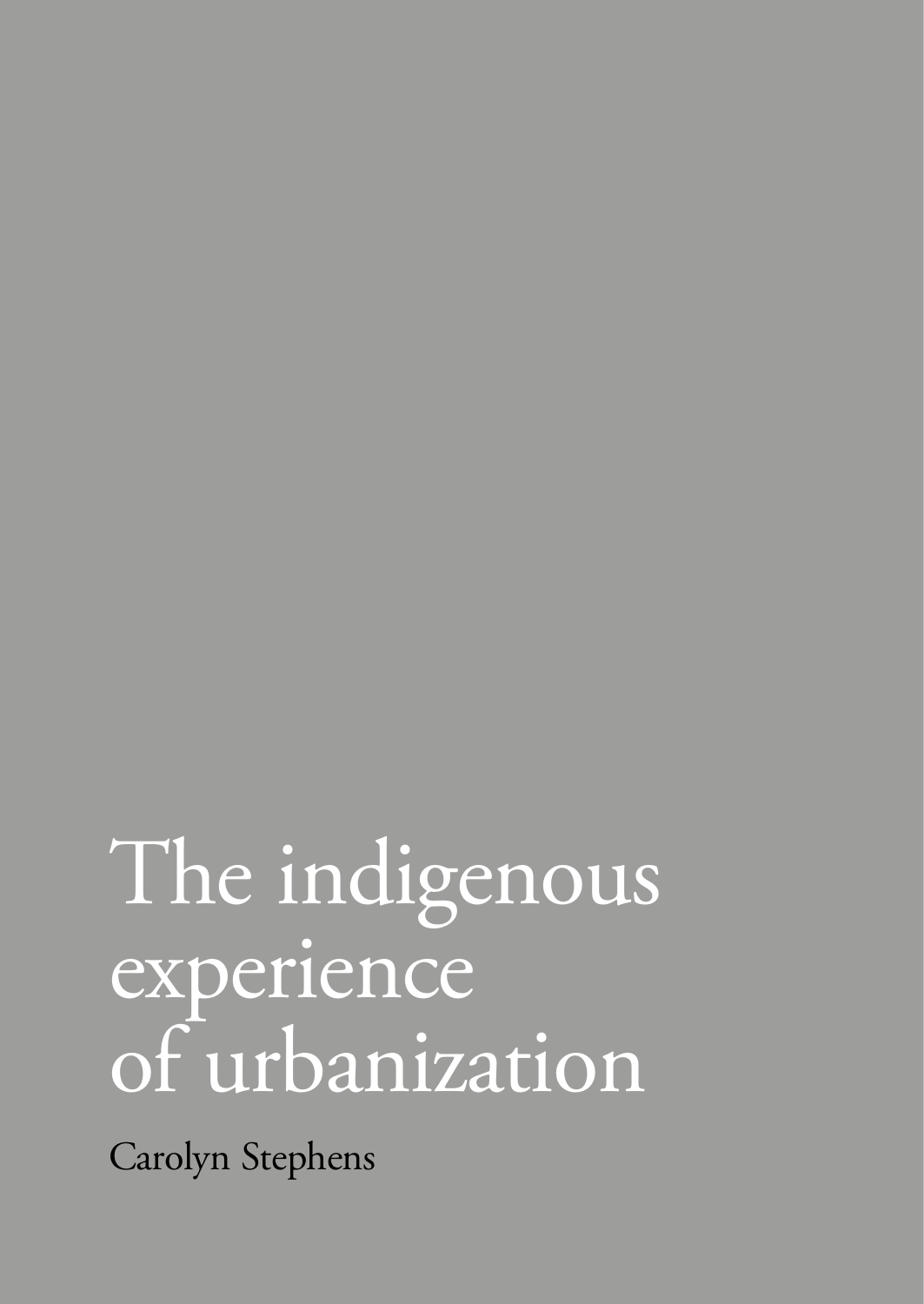**T**he world has long had cities and towns, and there have long been urban populations, but it was only in 2007 that the United Nations (UN) calculated that, for the first time in history, the world's population had become more urban than rural. But while the majority are now acknowledged to live in an urban world, it is still often assumed that indigenous peoples are not included: the common image is of isolated communities cut off from the modern world, largely disengaged from the challenges and advantages of the urban future. Yet this is not the reality for the thousands of indigenous people who migrate to towns and cities every year, nor for the many more who have lived for generations in urban areas. This chapter looks at a real but hidden issue in global policy – the impacts of urbanization on indigenous peoples.

While urbanization can provide major opportunities for indigenous well-being and organization, the city can also be a challenging, alienating and frightening experience, particularly for migrants, threatening their identity in the process. As Michael Dodson, Aboriginal and Torres Strait Social Justice Commissioner for Australia, has put it, '[R]emoved from the land, we are literally removed from ourselves.' Despite these issues, however, indigenous migration to cities has persisted and established urban indigenous communities continue to expand. The UN Office for the High Commissioner for Human Rights (OHCHR) calculates that in many countries more than 50 per cent of the indigenous population now live in towns and cities. Indigenous urbanization has been driven by the search for a new life in a context of rural poverty, land grabbing, conflict and challenges, the agency notes:

*'Over the last three decades, they have moved from their traditional lands towards urban areas partly seeking opportunities for education and employment, partly because of human rights abuses and violations in particular to their land rights and partly for cultural survival.'* <sup>1</sup>

Urban indigenous identity is perhaps the most important but also most complex of the challenges of the urban indigenous experience, as it is linked to the very concept of indigeneity. At an international level and in most national contexts, indigenous peoples are those groups or individuals who self-identify as 'indigenous' – this is how population figures are typically generated within national surveys or censuses. Many elements of self-identification of indigeneity become more complex and fluid in urban areas, however, including aspects such as the occupation of communal lands, links to ancestral territories and the preservation of traditional cultural practices. These aspects can be particularly challenging in cities as indigenous community members may feel unwilling to self-identify in order to 'fit in', particularly among indigenous youth. As a result, urban indigenous populations may become officially invisible if they prefer not to self-identify due to stigma and marginalization within the dominant urban society. This in turn can mean that authorities fail to recognize the existence of the urban indigenous population and that national indigenous development programmes, if they exist, will remain focused on rural communities while the growing challenges of indigenous peoples in cities are overlooked.

Finally, it should be noted that the context also depends on the degree of urbanization in a particular country. In countries with indigenous communities plus a relatively high level of urbanization, particularly where this urbanization has taken place over a longer period, there is usually more experience of urban indigenous issues – in Australia, for example, where urban indigenous policies have existed for decades. Latin America, too, is highly urbanized and home to a number of megacities which concentrate more than 10 million inhabitants – often with a significant presence of indigenous peoples. The urban indigenous experience in these larger urban centres is distinct from that in small towns. The other factor is the proportion of indigenous or minority peoples in an urban area, particularly in smaller urban settings in remote regions such as areas of India and China, where indigenous peoples are the majority in their region. In these areas, when they are often also the majority in the urban setting, their experience is very different from the experience of an indigenous person who belongs to a minority in a large urban setting.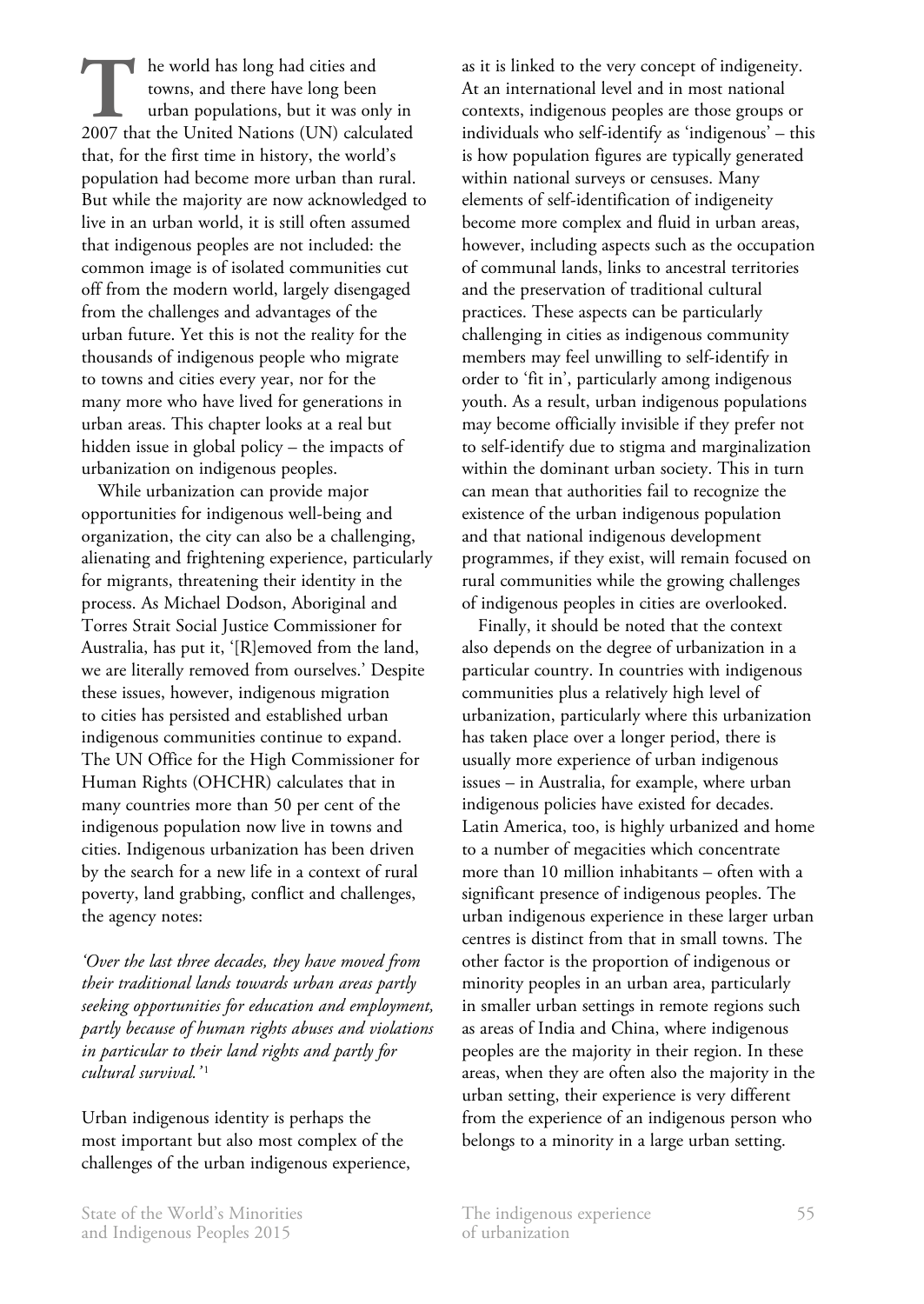**Increased international attention** Despite a strong focus over the last decades on the process of world urbanization and its impacts on different population groups, the situation of indigenous peoples in urban settings only began to reach international attention recently. It was not until 2007 that the UN Permanent Forum on Indigenous Issues first hosted a special meeting on the urban situation of indigenous peoples. According to UN-Habitat, the urbanization of indigenous peoples is the result of two processes: (i) cities growing to engulf indigenous settlements, making their ancestral lands part of the urban space; and (ii) migration by members of indigenous peoples to towns and cities for various reasons. The main difference between these two is based on the relationship that the communities have to the land they occupy. When indigenous land is overtaken by urban space, the indigenous community may continue to live on ancestral lands, although now in an urbanized setting. In the case of forced or voluntary migration, on the other hand, indigenous individuals are in-migrants like other new arrivals to the city. Both groups are frequently exposed to discrimination, however; according to UN-Habitat: 'generally, both indigenous rural–urban migrants and long-time indigenous "urbanites" tend to be marginalized and discriminated against by dominant population groups'.

 Common factors that lead to the movement of indigenous peoples from their lands and territories and towards cities include poverty, environmental factors, conflict, the absence of basic services and inadequate legal protection over ancestral lands. In Chile, for instance, 34 per cent of the national indigenous population live in the metropolitan area of the capital Santiago, and have been there for decades since mass exodus from rural areas occurred during the military regime of Augusto Pinochet. More recently, the indigenous Bedouin of the Negev (*Naqab* in Arabic) desert region of Israel are being forcibly urbanized by the Israeli government to allow their ancestral lands to be developed, with the result that their traditional lifestyle of land-based semi-nomadic pastoralism is being replaced with landless, labour-force-led urbanization.

Indigenous migration to urban areas may also

be initiated by indigenous peoples themselves, motivated by opportunities for improved employment, health, housing, education, political participation or other benefits that they may lack in their own territories. The rural–urban internal migration of the Māori, for instance, began after the Second World War, when they started to migrate in greater numbers than ever before. Now, 70 per cent of Māori individuals reside outside their traditional lands.

What is important, however, is to recognize the diversity of urban indigenous experience and the possibilities as well as the risks cities present. 'The impacts of urban areas on indigenous peoples vary greatly,' according to Elsa Stamatopoulou, Chief of the Secretariat of the UN Permanent Forum on Indigenous Issues. 'Some are able to adapt and improve their situations considerably without loss of cultural identity; in other cases, indigenous peoples are subject to discrimination, exclusion and violence.'

So, whether indigenous peoples are moving to urban areas with hopes for a new life, escaping hardship in rural areas or have already lived in urban areas for generations, what is the evidence of the impacts of the urban experience on indigenous peoples in terms of health, progress and social well-being?

## **Specific impacts of urbanization on indigenous peoples**

Urbanization as a process can affect indigenous peoples either directly or indirectly, in positive and negative ways. Impacts can also vary by group: indigenous women, children and young people may be particularly negatively affected by the new urban environment in terms of, for example, access to safe housing, water and sanitation, personal security and alienation. The most direct impact, or certainly the most readily measurable, is through urban poverty – most of the indigenous peoples who migrate or relocate to urban areas end up in the low-income informal settlements that dominate cities and towns in Latin America, Asia and Africa. In these areas they have limited access to good quality urban housing, healthy food, clean water and health services. Even in Australia, with a long tradition of indigenous urbanization, urban Aboriginal people are often forced to choose between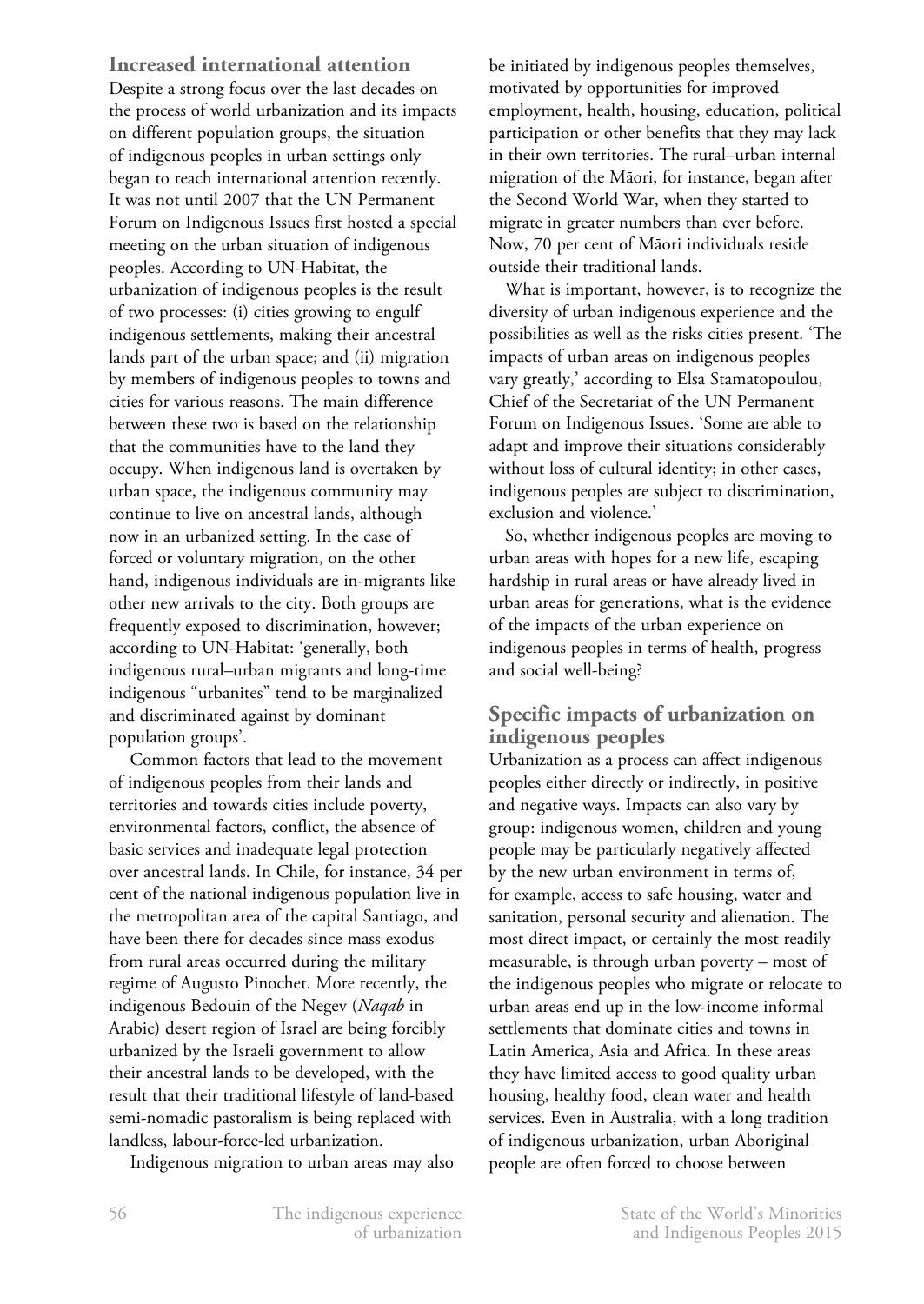homelessness or overcrowded, low-income accommodation. Urban areas often lack the benefits of traditional healthy lifestyles, such as indigenous foods and medicines, with unhealthier alternatives such as processed foods and drinks taking their place. Indigenous peoples can also face more exposure in urban settings to infectious diseases and environmental pollution, including exposure to sexually transmitted diseases, particularly for indigenous women.

But on the positive side urban areas can provide access to better schools, improved health services and enhanced living conditions. There may also be better opportunities for indigenous women to study and have careers. Towns and cities can even be spaces for the renovation and maintenance of indigenous identity. In Chile, the Mapuche and Aymara communities initially denied their identities on arrival to the city, but gradually there was a shift from 'negative ethnicity' to 'positive ethnicity', with the urban areas facilitating indigenous organizations, educational groups and political associations.2

Indirectly, urban development processes can affect indigenous peoples by encroaching on indigenous territory, in the process displacing them to urban areas. The process of urbanization can also push resource extraction processes into indigenous territories and create widespread environmental destruction, undermining indigenous livelihood sources and creating a range of health issues in these communities. Urbanization can also threaten indigenous livelihoods by reducing access to materials for their art and cultural work. For example, artisanal pottery, which enabled some Batwa to earn some outside income or barter with other communities, is no longer viable because the basic raw material is now being used to produce bricks. People who used to buy their pots now use plastic containers.

Indirectly, urbanization can also have very positive impacts for indigenous peoples. Urban communities can bring resources to indigenous areas through tourism, sales of indigenous goods in urban centres or even international support for indigenous artisans and cultures. For example, the international Fair Trade movement has strong links with indigenous communities throughout the world and supports indigenous cooperatives

to sell their crafts and products to mostly urban citizens in Europe and the USA. Urban areas provide communication facilities that allow indigenous peoples to engage with the rest of the world about their situation. In Brazil, for example, the Munduruku people began an 'autodemarcation' campaign of their ancestral land around the Tapajós River in 2014, in response to the government's failure to do so ahead of the construction of two mega-dam projects on the river. The community had consistently protested against the dam projects, which they say will flood ancestral lands and displace their native communities. The government claims the dam projects are necessary to provide energy to the region's growing urban centres. Both Amazon Watch and major news channels covered the story and supported the indigenous campaign.

Most evidence on the urban indigenous experience is from countries with a long history of urbanization, often accompanied by indigenous extermination or active policies of assimilation such as the United States, Canada and Australia. For example, Aboriginal Australians have a long and unhappy experience of urbanization – forcibly taken from their lands at the time of the notorious policies of assimilation, Aboriginal Australians have experienced the worst of all aspects of urbanization: from the mid-nineteenth century they were isolated from their culture and traditions, introduced to alcohol and drugs, and not given access to decent jobs or education. The consequences of this history of forced displacement to urban settlements is still seen today, with high rates of alcoholism and drug dependence among Aboriginal youth and poor health compared to non-Aboriginal Australians across a wide range of health outcomes, including diabetes, maternal nutrition, heart disease and various lifestyle-related health problems.

The urban experience of Australian Aboriginal peoples is mirrored in many other settings. Canadian First Nations peoples suffered a very similar fate to that of Australian Aboriginal peoples. Historically nomadic or in small settlements in remote areas, living sustainably with the land, they were forcibly displaced and 'civilized' in assimilation programmes largely designed to 'westernize' First Nations peoples.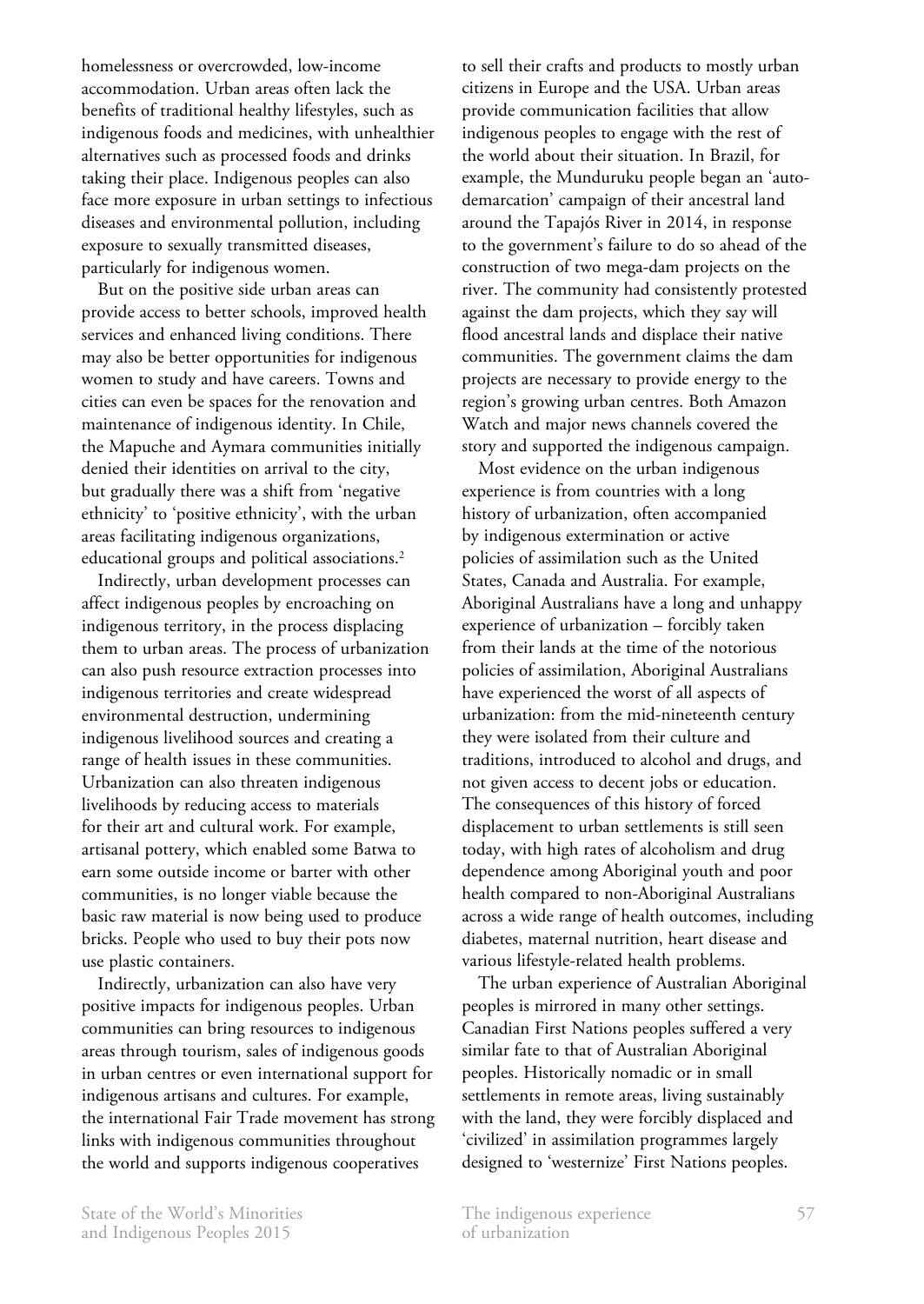

By 2011 the Canadian census recorded that 'offreserve Aboriginal people constitute the fastest growing segment of Canadian society', with 56 per cent based in urban areas.3

The impacts of this process in Canada have been profound. Urban First Nations communities in Canada live in much worse conditions than other urban groups. A recent study explored worrying evidence that indigenous women are over-represented among new HIV infections and street-based sex workers.

Comparing indigenous and non-indigenous sex workers, they found that First Nations indigenous women were three times more likely to have HIV than other sex workers and had a high prevalence of inter-generational sex work. This finding illustrates the long-term effects of destructive attitudes and policies towards indigenous peoples – with impacts that continue despite changes in policies.<sup>4</sup>

It is notable that data on the impacts of urbanization is much scarcer in regions such as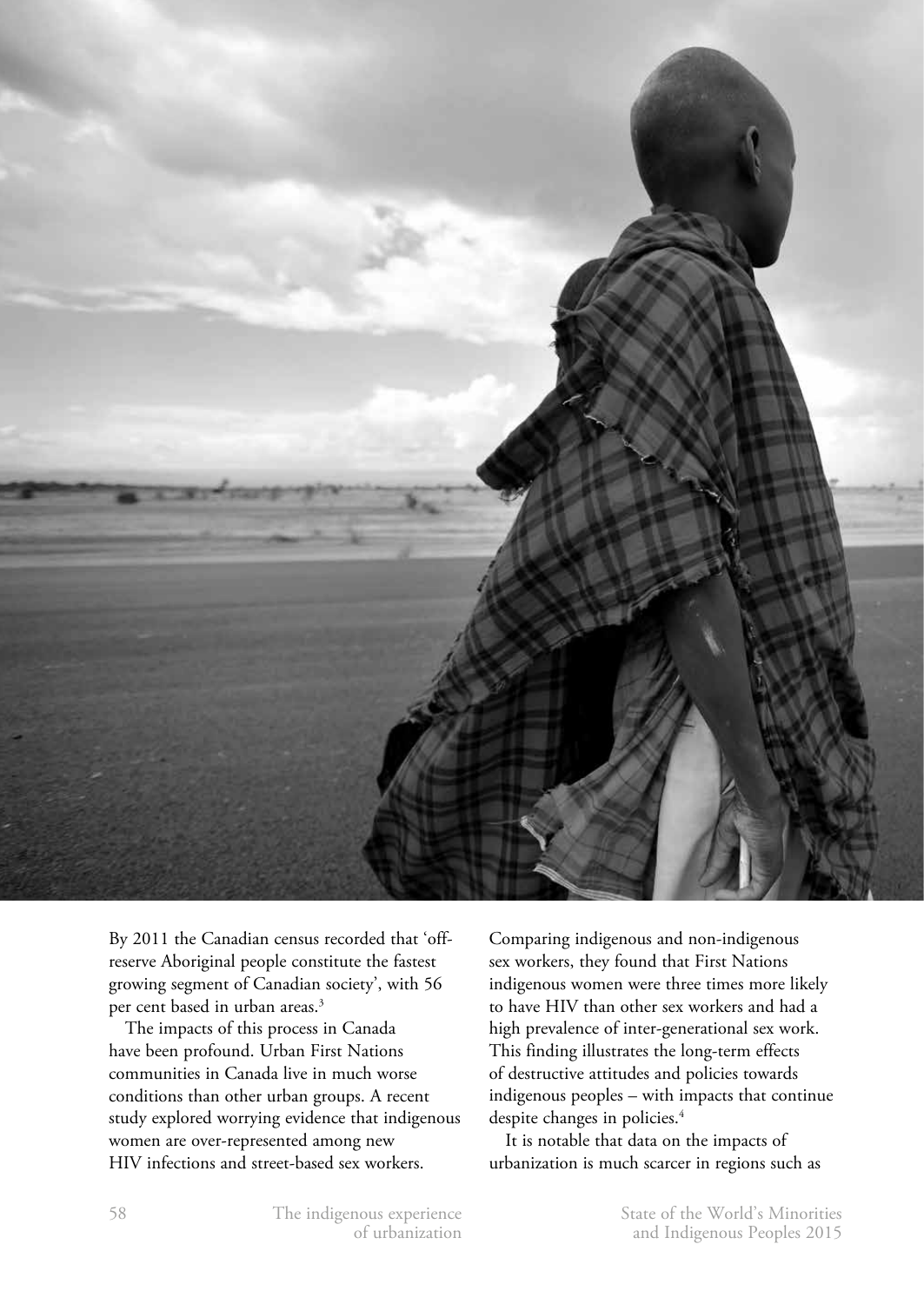

Asia, where the majority of urban people live and which has the highest proportion of indigenous peoples globally. However, a study in Shillong in northern India highlights the health problems of the urban indigenous communities particularly for women. Meghalaya state is a rapidly urbanizing state in north-east India, home to indigenous people mostly belonging to the Khasi-Jaintia and Garo tribes. The study highlights that, while rural indigenous health indicators are worse, when indigenous peoples migrate to urban

**Left:** A Maasai boy watches the construction of a new road outside Arusha, Tanzania. *Panos/ Frederic Courbet*

areas they find themselves living in low-income and vulnerable settlements in the urban areas. This brings with it other problems associated with urban life. Video diaries recorded by urban indigenous women in Shillong talk of their fight to gain access to appropriate services and their struggles with issues such as domestic violence and alcohol.

Another important study looked at the urbanization and assimilation of Hmong in Laos into Lao culture and society, and the consequent impacts on indigenous identity and culture. The authors found that Hmong in Laos are undergoing rapid urbanization, aided by the aggressive relocation policies of the Lao government. Forced contact has obliged Hmong to adapt to aspects of Lao culture, resulting in social and cultural upheaval.<sup>5</sup>

Among the most difficult impacts of urbanization on indigenous peoples are the longterm impacts of displacement from traditional lands and cultures. Indigenous peoples, perhaps more than any other group, struggle to feel at home in cities and may experience racism even in poorer urban communities with other recent migrants. There is evidence that this has an impact on recent indigenous immigrants and can affect young indigenous peoples growing up in urban areas to the extent that they do not want to self-identify as indigenous in their new settings. Some evidence suggests that this stigma can also mean that indigenous peoples begin to regard themselves and their physical difference as a problem. For instance, a study of positive body image that looked at inter-ethnic and rural–urban differences among an indigenous sample from Malaysian Borneo found that urban indigenous women had a significantly more negative body image than either rural indigenous women or other urban women.<sup>6</sup>

Urban areas can be home to centres of cultural learning, for both indigenous peoples and other urban residents. This can be supported or destroyed by national governments. One positive example from 2014, linked to Argentina's participation in the International Conference of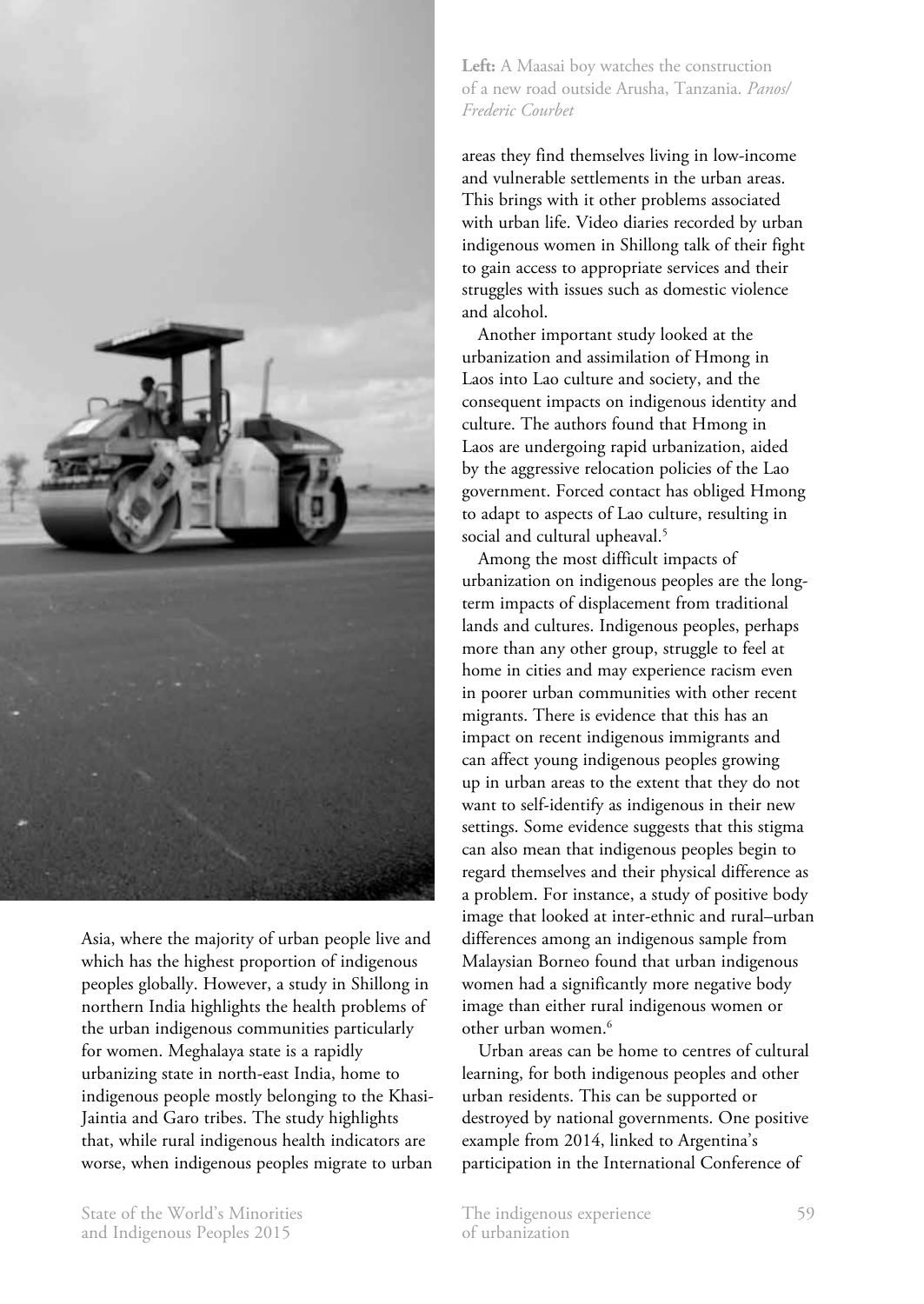Indigenous Peoples, was the inauguration by the President of the Salón de los Pueblos Originarios (Salon of the Indigenous Peoples) in the National Government House. In neighbouring Brazil in the same year, the closing of a former indigenous museum (Aldeia Maracanã) in Rio de Janeiro that had become a centre for indigenous culture and ideas was brought to international attention when planning officials forcibly evicted an indigenous community occupying the site next to Maracanã stadium.

## **Moving towards a culturally inclusive urbanization**

In terms of overall impacts of urbanization on indigenous peoples, the evidence from multiple settings suggests that indigenous peoples, until now, have experienced a complex mix of negative factors while positive impacts have emerged when the urban indigenous communities have become stronger and more organized.

Urban areas can also potentially provide more opportunities for indigenous peoples to improve their lives and rural indigenous peoples often migrate to urban areas in search of these opportunities. Unfortunately, in many settings urban opportunities are not readily available to indigenous peoples, particularly for recent urban migrants, and they may find themselves in informal settlements and working in low-paid, often hazardous occupations.

The positive aspects of urban life can include better access to services such as housing, education and health, but for indigenous peoples these services must be accessible in cultural as well as geographical terms. In most urban settings indigenous peoples find services difficult to access due to stigma and lack of cultural appropriateness.

Entrenched attitudes towards indigenous peoples can have long-term impacts on them and their situation in urban areas and this forms a significant challenge for policy makers wishing to make a better life for urban indigenous communities. A critical challenge in this regard is the support of both urban society and government. Recognizing these challenges, in 2014 the government of Canada announced an improved urban strategy with two streams of work focused on urban partnerships and

capacity building. Similar initiatives elsewhere give important guidance on how governments can approach and support urban indigenous wellbeing. In Chile, for example, the government has launched a programme of support to end inequality between indigenous and nonindigenous Chileans called 'development with identity'. In Port Augusta in Australia, an evaluation of urban indigenous initiatives concluded with the advice to create long-term, culturally appropriate 'listening services', flexible and without a 'one size fits all' approach. Both programmes highlight the importance of training government staff to be more listening, reflexive and respectful of other cultural views.

Evidence also suggests that a critical way to improve life for urban indigenous peoples is through initiatives to support and sustain their identity. This is most successful when indigenous communities come together and organize themselves. One interesting initiative in Argentina, Chile and Nigeria uses radio to support urban indigenous peoples to 'maintain home languages; gain access to health, education, and employment information; greet friends and relatives; and re-create traditional culture under circumstances of modern pressures, but also to open up opportunities'.7

The creation, or recreation, of a 'positive' urban indigenous identity is a critical element, particularly for indigenous young people, who can feel allied to their culture but also alienated by it in the face of the globalized modern city or town. Indigenous organizations become critical in this context: Māori 'edgewalkers' in the Pacific navigate this delicate intersection between indigenous tradition and urban society, and studies show that being comfortable with a pluricultural identity can be key to urban indigenous well-being.

As a final point it is worth noting that urbanization seems to be the future for people everywhere, and it is worth reflecting that towns and cities have always served as homes for disenfranchised groups in search of inclusion and diversity. Different ethnicities coexist in many major cities around the world – with many people of various religions, cultures and languages living together and learning from each other.

London, a global city with an extraordinary